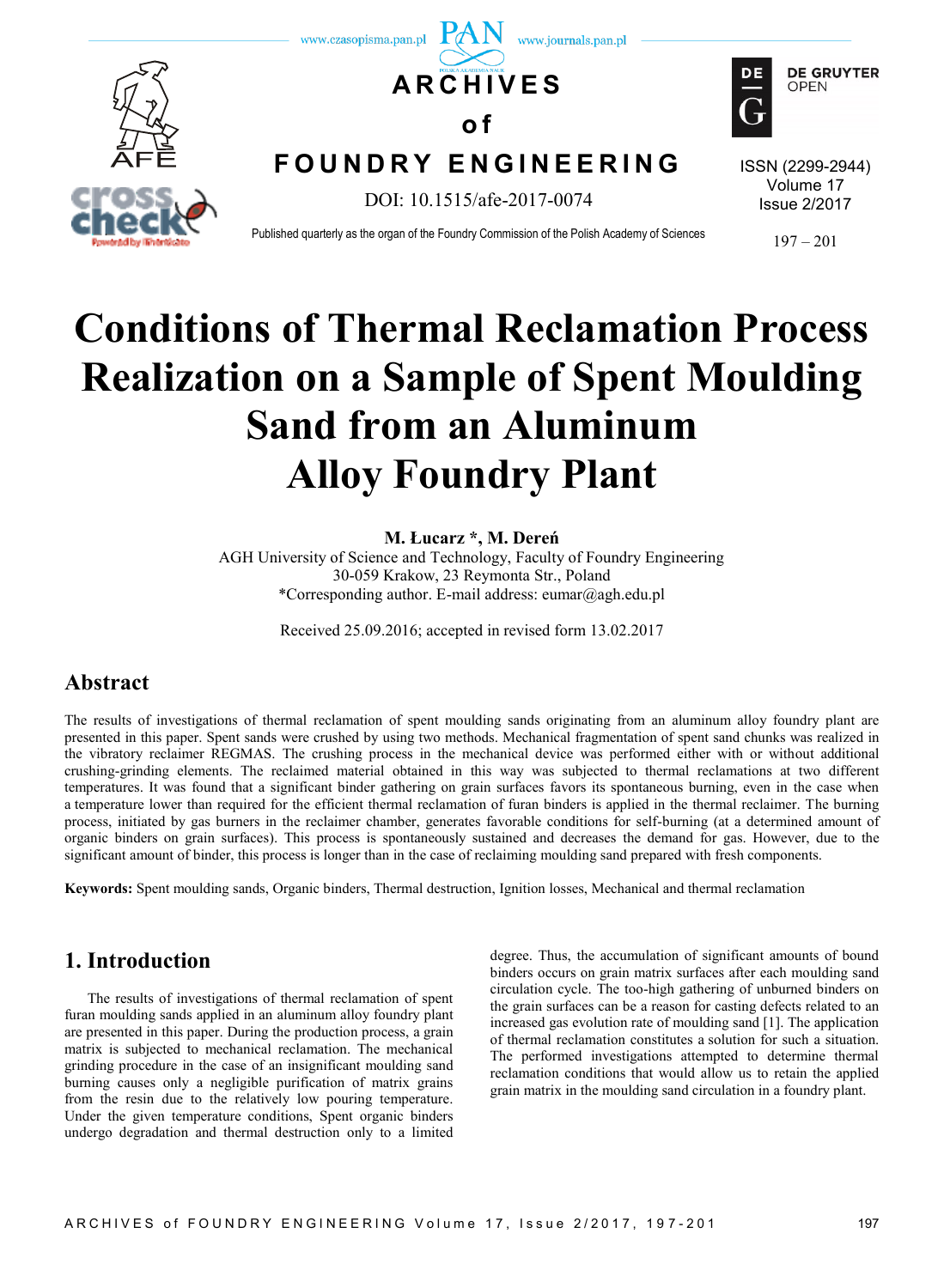## **2. Investigations methodology**

#### **2.1. Research stand and the realized investigations**

Thermal reclamation tests were carried out in a laboratory thermal reclaimer whose principle of operation was presented in papers [2, 3]. The experimental device, together with the control and data recording systems, is shown in Figure 1.



Fig. 1. Thermal reclaimer

Spent moulding sands originating from an aluminum alloy foundry plant were first subjected to mechanical reclamation aimed at fragmenting and dedusting sand lumps. Two types of influences were applied in the vibratory reclaimer REGMAS [4, 5]: with additional crushing-grinding elements (RZ) and without (RB). The obtained reclaimed materials were then subjected to thermal reclamation at temperatures of 400° and 550°C. According to previous investigations by the author [3], the lower temperature is insufficient for the efficient purification of grain matrices from spent binders in the case of furan moulding sands of a determined burning degree. Meanwhile, the procedure performed the higher temperature warranted a total destruction of furan binders for the properly selected reclamation time. The charging of spent moulding sands was realized when the reclamation chamber was heated to the required temperature of the process and the air fluidization (bed mixing) temperature was app. 100°C. The spent moulding sand (a charge of 10 kg) was reclaimed by applying sequential bed mixing, supplying air in five-second impulses into individual zones of the chamber bottom (5s\_5s\_5s). During the reclamation process (after 60, 120, 240, 360, 420, 600, 900, and 1200 s), small portions of the reclaim were taken (through the outlet) to determine ignition losses.

Simultaneously, during the reclamation process, several parameters of the reclaimer were recorded: temperatures in various places of the device (chamber, heat exchanger, fluidizer, chimney) and gas consumption.

#### **2.2. Mass decrements in dependence of temperature – ignition losses**

Ignition losses are the most important criteria of assessing the quality of spent molding sand with organic binders or of the reclaim [6-9]. The taken materials were subjected to tests of temperature influence on the degradation and destruction of the binder applied in the molding sand (furan resin). Materials in loose form were roasted in a silite furnace. The temperature influence on the degradation and destruction was tested on two 30 g samples weighted into small quartz crucibles. The presented results are the average values of those obtained. Tests of ignition losses were carried out at a temperature of 950°C, which is considered adequate for burning all organic products. The roasting time of the samples was two hours.

#### **3. Analysis of the results**

Before starting our thermal reclamation investigations, the ignition losses of the initial moulding sand (made of fresh components), spent moulding sand, and the reclaimed materials obtained as the result of various influences in the REGMAS reclaimer were tested. As a result of multicyclic usage, by the Company, of the same sand matrix subjected only to mechanical reclamation, which was reduced to crushing of the knocked-out moulding sand, the successive accumulation of spent binders on these reclaim surfaces occurred ince the temperature of the alloys poured into the mould made of circulating sand was not higher than 780°C, its burning degree was small. Multicyclic using of the same grain matrix subjected only to mechanical reclamation did not cause the efficient removal of spent resin from the grain surface. This is confirmed by the results presented in Figure 2. Ignition losses of the knocked-out moulding sands are high (approximately 7%). Application of the mechanical reclamation procedure of various intensities (without RB or with crushinggrinding elements RZ) removes bound binders to a small degree only (at a level of app. 0.3%).

The initial moulding sand (which, after binding, was crushed and sieved through the sieve mesh of 0.8 mm) was subjected to thermal reclamation as with the first one. The process was realized at the required temperature of 550°C. The results of the recorded parameters are presented in Figure 3.



Fig. 2. Ignition losses of the spent molding sand and of reclaims subjected to thermal reclamation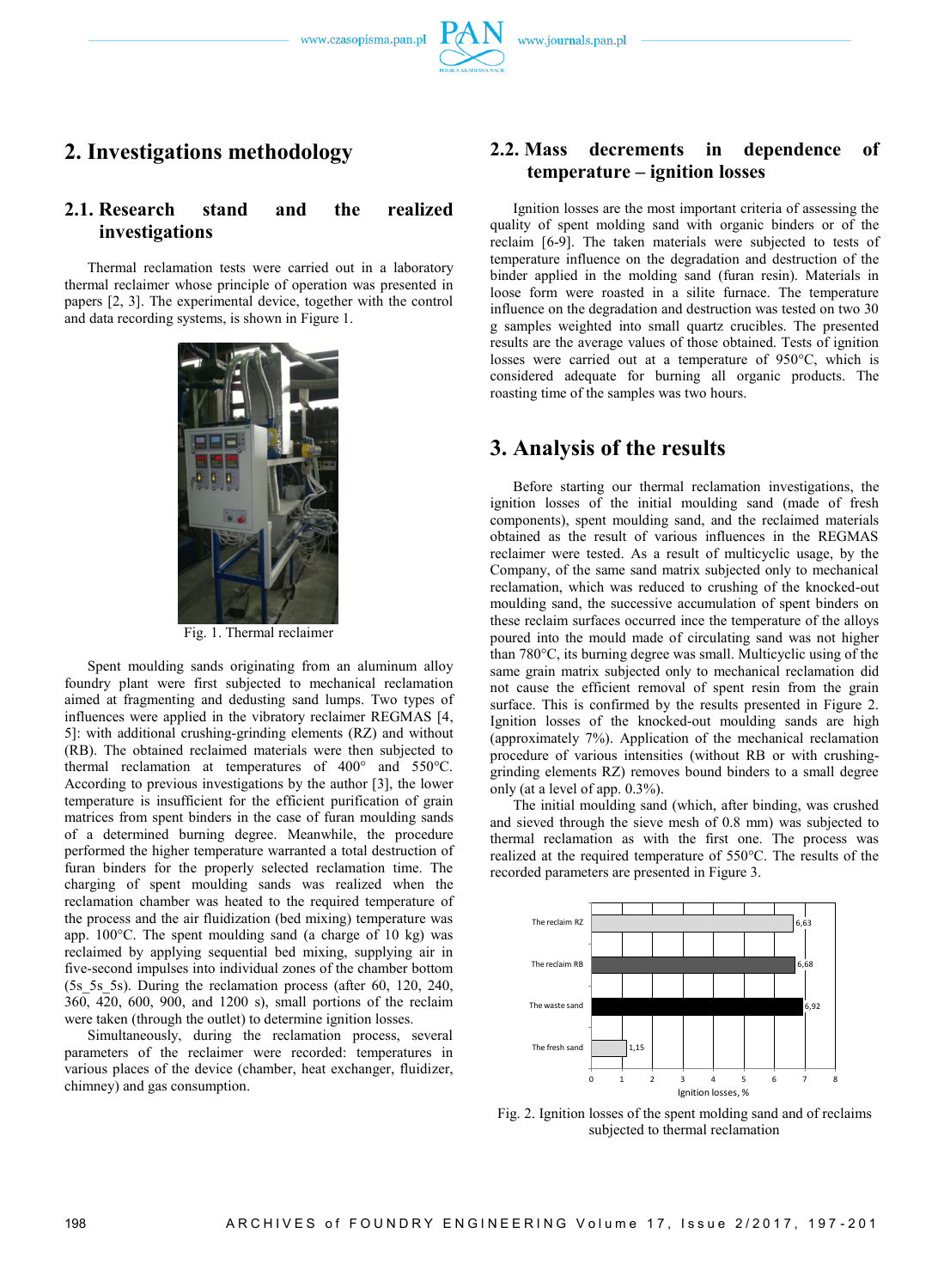







Fig. 4. Ignition losses of the reclaim obtained after thermal reclamation of the initial molding sand

Since the spent moulding sand supplied to the thermal reclaimer is at an ambient temperature, a temperature decrease in the reclaimer chamber (the highest in the charge zone) can be noticed in Figure 3. During thermal reclamation of the initial moulding sand containing 1.15% of bound binder, the time of the tested material heated to the reclamation temperature was app. 720 s (Fig. 3). Portions of the material taken during the thermal reclamation procedure and subjected to roasting indicate that 600 seconds is a sufficient amount of time for the efficient burning of the binder (ignition losses: app. 0.04%).

Temperature and time are the basic parameters of the efficient realization of the thermal reclamation process. However, it occurs that the realized process is also influenced by the bound binder amount in the spent moulding sand. The parameters recorded during thermal reclamation of the grain matrix obtained after mechanical reclamation performed without additional crushinggrinding elements are presented in Figure 5. The procedure was realized at a temperature of 400°C (lower than required). Gas burners influencing by flames significant amounts of spent moulding sands on the grain matrix, at a continuously supplied air via the fluidal bottom, started a spontaneous burning process of the binding material. This caused a temperature increase above the set one; as a consequence, the burners switched off. It can be seen in Figure 5 that the gas demand significantly decreased

(there is a change of the gas consumption inclination curve), since the process was spontaneous. The temperature in the bed of the reclaimed moulding sand - within one of the phases - increased by 140°C as related to the set one.



Fig. 5. Recorded work parameters of the device when the spent molding sand after mechanical reclamation without crushinggrinding elements (RB) was subjected to thermal reclamation (realized at a temperature of 400°C)

In the case of thermal reclamation at a temperature of  $550^{\circ}$ C, the spontaneous burning effect was even more intensive. The application of the required reclamation temperature in the reclaimer caused very intensive burning of the spent binder, and the temperature in the whole volume of the thermally reclaimed bed increased to 700°C. It can be observed in Figure 6 that, for a certain time, this process was realized without supply, and gas consumption was of a constant value. This situation had an influence on the total demand for the medium realizing this process.



Fig. 6. Recorded work parameters of the device when the spent molding sand after mechanical reclamation without crushinggrinding elements (RB) was subjected to thermal reclamation (realized at a temperature of 550°C)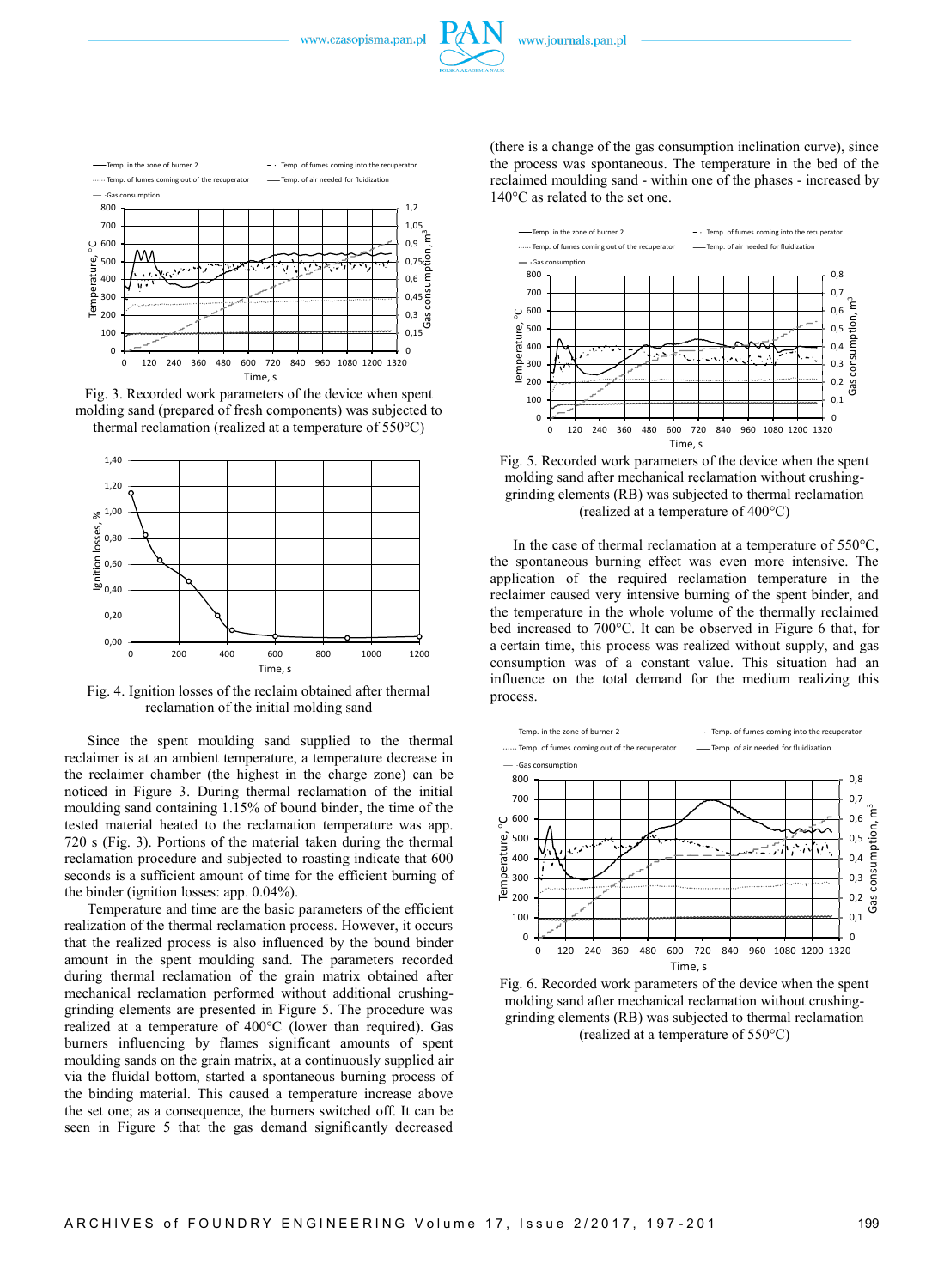www.czasopisma.pan.pl





Fig. 7. Ignition losses of the reclaim obtained after thermal reclamation of the spent molding sand after mechanical reclamation without crushing-grinding elements (RB)

Ignition losses of the material samples taken during the thermal reclamation process realized at temperatures of 400° and 550°C are presented in Figure 7. The previous statements are confirmed that a reclamation temperature of 400°C is too low to efficiently remove spent binders from the grain surfaces. This happens regardless of the fact that, for a certain time, the process proceeded spontaneously at a higher temperature than the set one. The second applied temperature was sufficient for the efficient realization of the process; however, realization time was longer than in the case of the initial moulding sand due to the larger amount of a binding material for burning.

Changes in the parameters of thermal reclamation of the reclaimed material obtained by mechanical reclamation performed with the application of additional crushing-grinding elements (RZ) are shown in Figures 8 and 9. In the case of this reclaim, the procedure realized at the given temperature (400°C) was more intensive. The more-favorable conditions of thermal reclamation formed within the reclaimed bed were the reason that the process was spontaneously realized over a longer time and at a higher temperature. To that effect, it caused a lower consumption of gas, since the temperature in the chamber was higher than the one set on the controller while the burners were switched off.



Fig. 8. Recorded work parameters of the device when spent molding sand after mechanical reclamation with crushinggrinding elements (RZ) was subjected to thermal reclamation (realized at a temperature of 400°C)



Fig. 9. Recorded work parameters of the device when spent molding sand after mechanical reclamation with crushinggrinding elements (RZ) was subjected to thermal reclamation (realized at a temperature of 550°C)

The parameters recorded during thermal reclamation (realized at a temperature of 550°C) of the reclaimed material obtained by mechanical reclamation performed with the application of additional crushing-grinding elements (RZ) are shown in Figure 9. In the case of this process, the procedure was very similar to the one of the reclaim that was not subjected to the influences of additional crushing-grinding (RB) elements (compare Figs. 6 and 9). The more-intensive running process of the reclaim (RZ) at a temperature of 400°C caused the burning of a larger amount of the binder found on the matrix grain surfaces. After 1200 seconds, the ignition loss values equalized for both applied temperatures of thermal reclamation. This is illustrated in Figure 10.



Fig. 10. Ignition losses of the reclaim obtained after thermal reclamation of spent molding sand after mechanical reclamation with crushing-grinding elements (RZ)

### **4. Conclusions**

The investigations presented in this paper indicate that many factors influence the thermal reclamation process. Apart from the reclamation temperature (which can be selected for a given binder